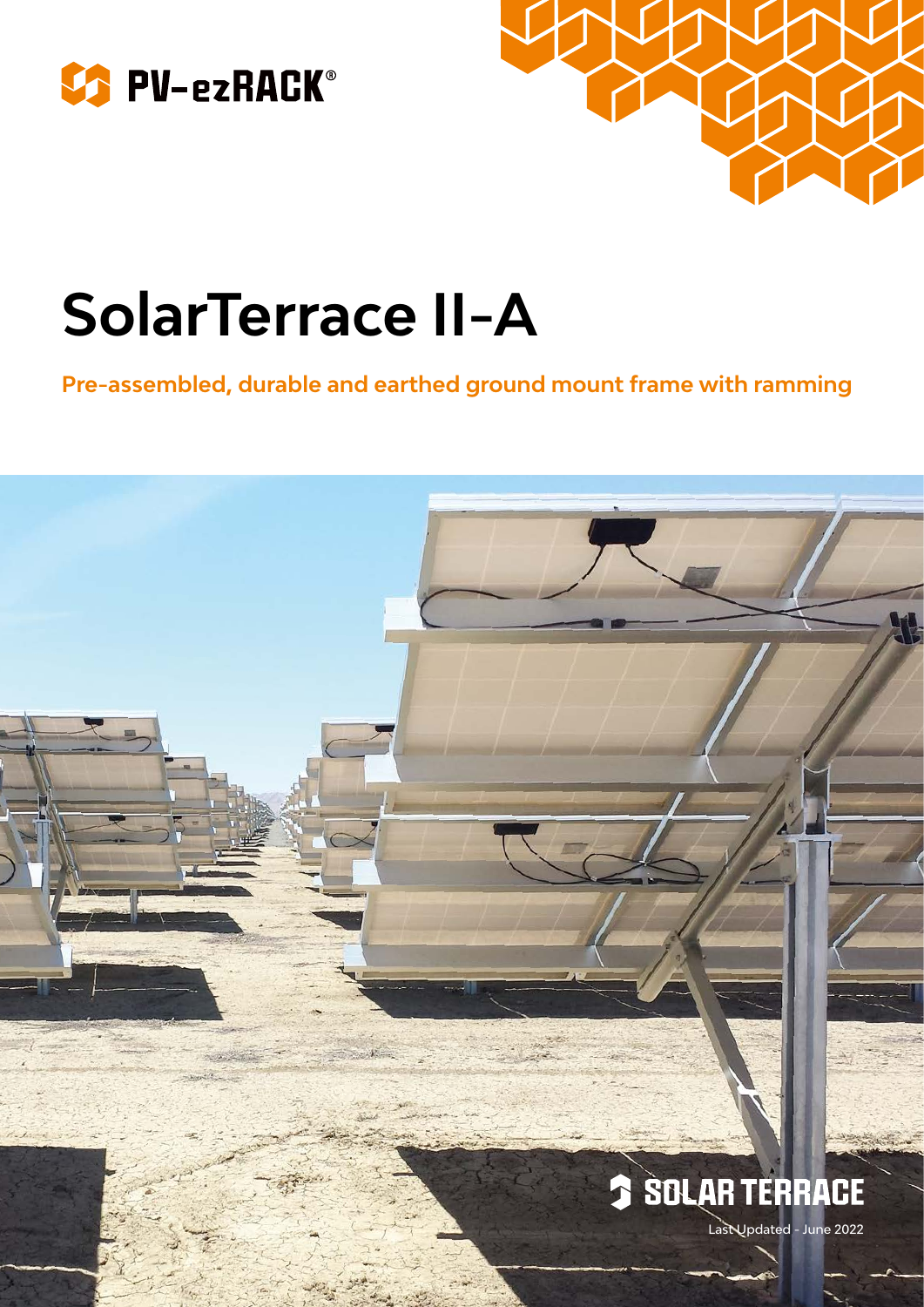

## **SolarTerrace II-A**

#### **Pre-assembled, durable and earthed ground mount frame with ramming**

PVezRack® SolarTerrace II-A is a pre-assembled ground mount system with full earthing function suitable for commercial and utility scale installations. This quality frame is trimmed at every angle for fast deployment reducing labour costs. It was designed with a unique post profile which allows reduced embedment and therefore saves on material and labour. These features, combined with its high grade of pre-assembly make SolarTerrace II-A one of the best ground mount system you can find.

### **Main Benefits**

#### Reduced labour costs

Through our unique, patented component design and pre-assembled supports with pre-installed positioning clamps\*\* labour time and costs are greatly reduced.

#### Reduced component costs

Our unique C-Post was designed specifically for ramming. This results in an increased friction against up-lift and it therefore requires less embedment as conventional standard posts or I-beams, which reduces not only labour time for ramming but also material costs.

#### Wide range of adjustments

As ramming can never be done exact on millimetre the Post head is designed with sufficient horizontal rotation and vertical adjustments. This combined with a generous design tolerance levels makes it easy to get the panels perfectly aligned even if the ramming isn't 100%.

#### Full earthing function

With pre-fitted pressure bolts and star washers in post head, post brace and pre-assembled support, it can create earthing continuity from T rail to post. In this way, SolarTerrace II-A system is a full earthing system.

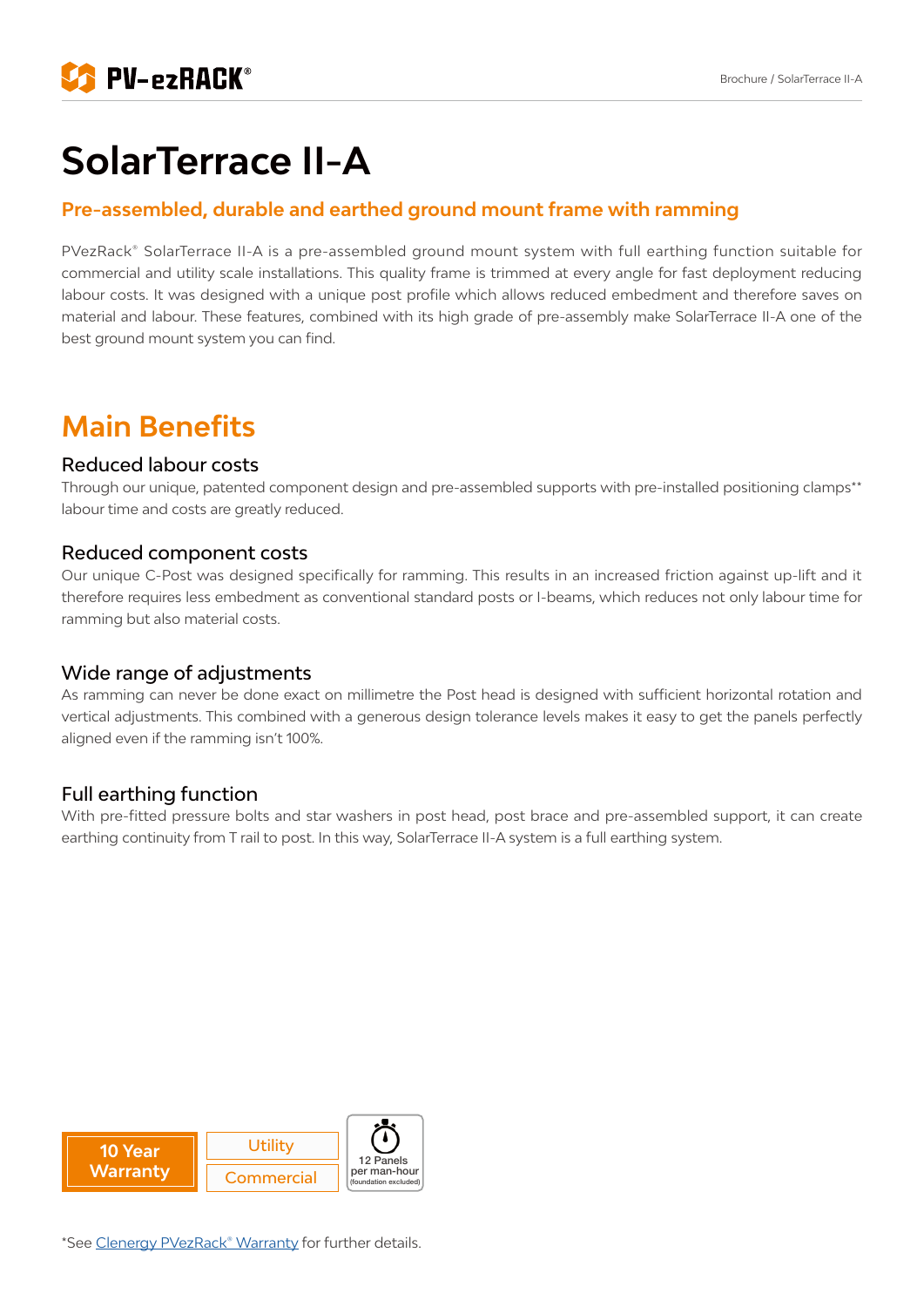



ER-R-T110 T Rail 110

The rail profile has been specifically developed to achieve larger spans reducing the number of legs to be installed. These have a Z-Module channel for panel mounting and are secured with the Rail Clamps to the support legs.

has an industry leading 80μm galvanisation thickness as standard which ensures a long-life cycle.



BR-R110/EW/G ER-RC-T/G (optional) East/West Adjustable Bracket for T-Rail 110 with grounding

The East/West Adjustable Bracket is specially designed for the projects installed in sloped areas and can significantly reduce the installation accuracy along east-west direction.



ER-RC-T/G Rail Clamp for T-Rail with grounding/ earthing pins

Rail-Clamps establish a secure connection between support legs and rails with our patented Z-Module technology. Available with grounding pins for earthing.



modules are available.